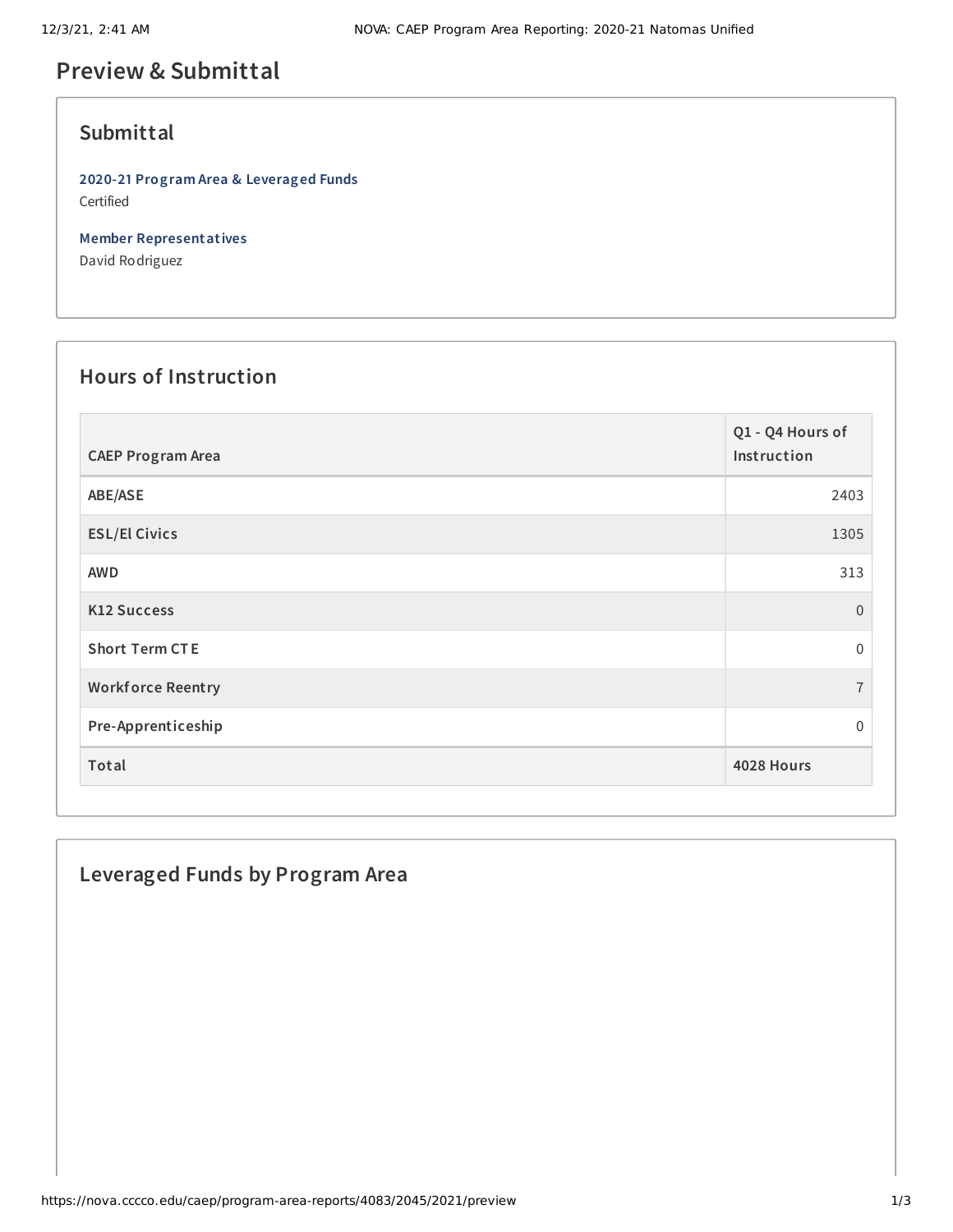| Fund                                     | <b>ABE/ASE</b> | ESL/El<br>Civics | <b>AWD</b> | K12<br><b>Success</b> | Short<br>Term<br><b>CTE</b> | Workforce<br>Reentry | Pre-<br>Apprenticeship | Totals    |
|------------------------------------------|----------------|------------------|------------|-----------------------|-----------------------------|----------------------|------------------------|-----------|
| California Adult<br>Education<br>Program | \$68,972       | \$44,214         | \$19,788   | \$0                   | \$0                         | \$1,000              | \$0                    | \$133,974 |
| <b>CalWORKs</b>                          | \$9,095        | \$0              | \$0        | \$0                   | \$0                         | \$0                  | \$0                    | \$9,095   |
| NonCredit                                | \$0\$          | \$0              | \$0        | \$0                   | \$0                         | \$0                  | \$0                    | \$0       |
| <b>Perkins</b>                           | \$0            | \$0              | \$0        | \$0                   | \$0                         | \$0                  | \$0                    | $$0$$     |
| <b>LCFF</b>                              | \$0\$          | \$0              | \$0        | \$0                   | \$0                         | \$0                  | \$0                    | \$0       |
| Fees                                     | \$0            | \$0              | \$0        | \$0                   | \$0                         | \$0                  | \$0                    | \$0       |
| K12 Adult Ed Jail<br><b>Funds</b>        | \$0\$          | \$0              | \$0        | \$0                   | \$0                         | \$0                  | \$0                    | \$0       |
| <b>WIOA II</b>                           | \$0            | \$0              | \$0        | \$0                   | \$0                         | \$0                  | \$0                    | \$0       |
| Contracted<br><b>Services</b>            | \$0\$          | \$0              | \$0\$      | \$0                   | \$0                         | \$0                  | \$0                    | \$0       |
| <b>Totals</b>                            | \$78,067       | \$44,214         | \$19,788   | \$0                   | \$0                         | \$1,000              | \$0                    | \$143,069 |

#### **Certification**

**28 Capital Adult Education Regional Consortium - Primary Contact**

**Patricia Oliva** [poliva@scoe.net](mailto:poliva@scoe.net)

**Bethany Ely** Coordinator [bely@scoe.net](mailto:bely@scoe.net)

**Carla Slowiczek** CAERC Coordinator [cslowiczek@scoe.net](mailto:cslowiczek@scoe.net)

#### Appro ved by Pa tricia Oliva

**12/02/2021 06:41 PM PST**